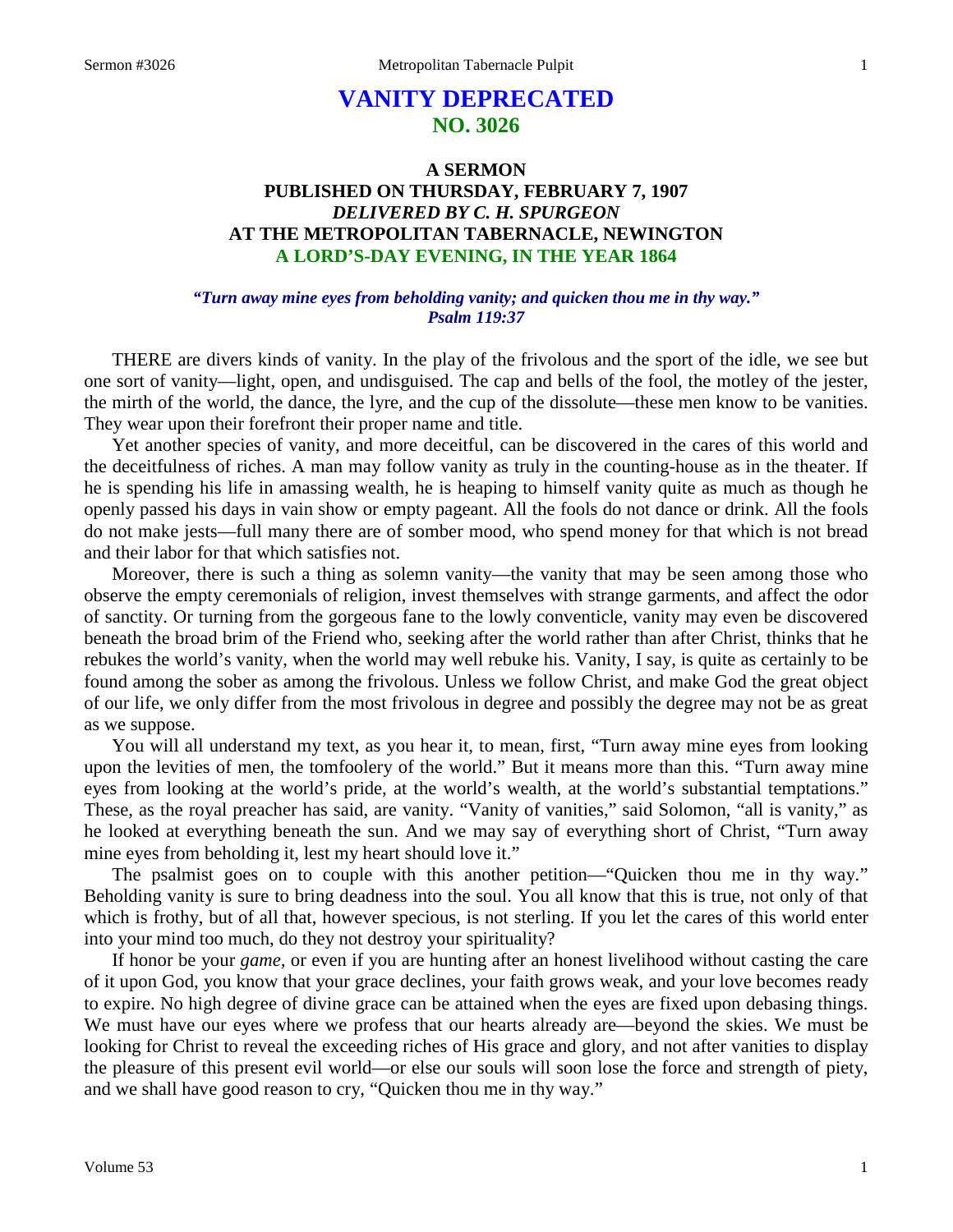Beloved, I hope you all know what the psalmist means by being quickened in God's way. Often your spirits get lethargic and dull when, suddenly, the Spirit of God comes upon you and once more your former vigor returns. And instead of creeping, you begin to run in the way of God's commandments.

Pray, then, this prayer as well as the former one, "Quicken thou me in thy way," for, as the looking at vanity will make us dull, so our souls being quickened will be sure to turn off our eyes from vanity. As the first part of the text acts upon the second, so the second will act also upon the first. Put the two together and may they be graciously fulfilled in the experience of every one of us!

To amplify the teaching of the text, I shall now call your attention to four things—*a tacit confession, a silent profession, a vehement desire, and a confident hope.*

**I.** First, then, I observe here A TACIT CONFESSION.

It is not stated in so many words, but it is really meant.

The psalmist seems to impeach himself and unburden his breast before God, deploring, indeed, *a natural tendency towards vanity.* What! Is it so after all that David has known of fellowship with the real? Does the vain still attract him? What! When God's covenant has been peculiarly delightful to the shepherd-king, do the mirth and revelry of this world, and the gewgaws of earth still attract him? He seems to confess it.

He would not need to have his eyes turned off from vanity if there were not a something in his heart that went after it. He would not ask God to turn them off unless he felt that he needed a stronger arm than his own to keep him in fitting restraint. It is very easy for you and me to stand up and play the wise man—ay, and in the closet to pray like wise men. We may feel, in our own souls, that we have got experience now, and shall never again be intoxicated by the world's draughts, never more be deceived by its lies.

But no sooner does Madam Bubble show her face, than her strange fascinations draw our eyes. Let the world ring the bell, and straightway we start up, and our heart wanders, too oft before we are aware of it. We know they are vain things—know it thoroughly—but yet, knowing it, we do not in our own nature therefore avoid them.

Reckless of the snares, the birds are foolish enough to fly into them. Though we know that the draught is poisoned, yet is it so sweet that, unless prevented by God's grace, you and I would soon be drunken with it. Every child of God knows that he is a fool, or he is a great fool indeed if he does not know it. Every heir of heaven understands that there is within himself a very sink of vanities—his vicious tastes respond to the vile compounds of earth, as "deep calls unto deep." It is clear enough, I think, if you turn over the prayer, that the psalmist confesses that his heart goes after vanity.

He confesses, yet again, that *his eyes are on it now.* He says, *"Turn them off."* What does he mean but that they are on it? And some of us, in coming up to the house of God tonight, and perhaps, while sitting here, have had to confess that our eyes are on vanity. Why, some of you believers may have been thinking of some silly snatch of a song that you heard before you were converted, or some idle tale that was told you the other day. You would gladly forget it, but it has followed you in here—ay, and may even follow you to the communion table.

Or possibly, your worldly cares have come up with you hither, and my poor talk has scarcely had power to lift you up from your families, and from your shops, and from all the anxious thoughts that burden you. Your heart is on these things now. When you stood up to sing about Christ, and asked Him to set you as a seal upon His heart, where were your flighty imaginations roaming? We tried to pray just now, but while the preacher's words went up to heaven, did not your hearts wander, I know not where?

The confession assumes another character, as it seems to hint that, *no sooner are our eyes on vanity, than our heart goes after it.* What! Can we not manage our own eyes? What! Are we such vain creatures that the mere sight of vanity is a temptation to us? Surely to see vanity ought to be sufficient to make us avoid it! Some men say that they will look at evil and knowing that it is evil, they will be safe from the danger of being betrayed by it. Ah, how many have proved the hollowness of that pretense!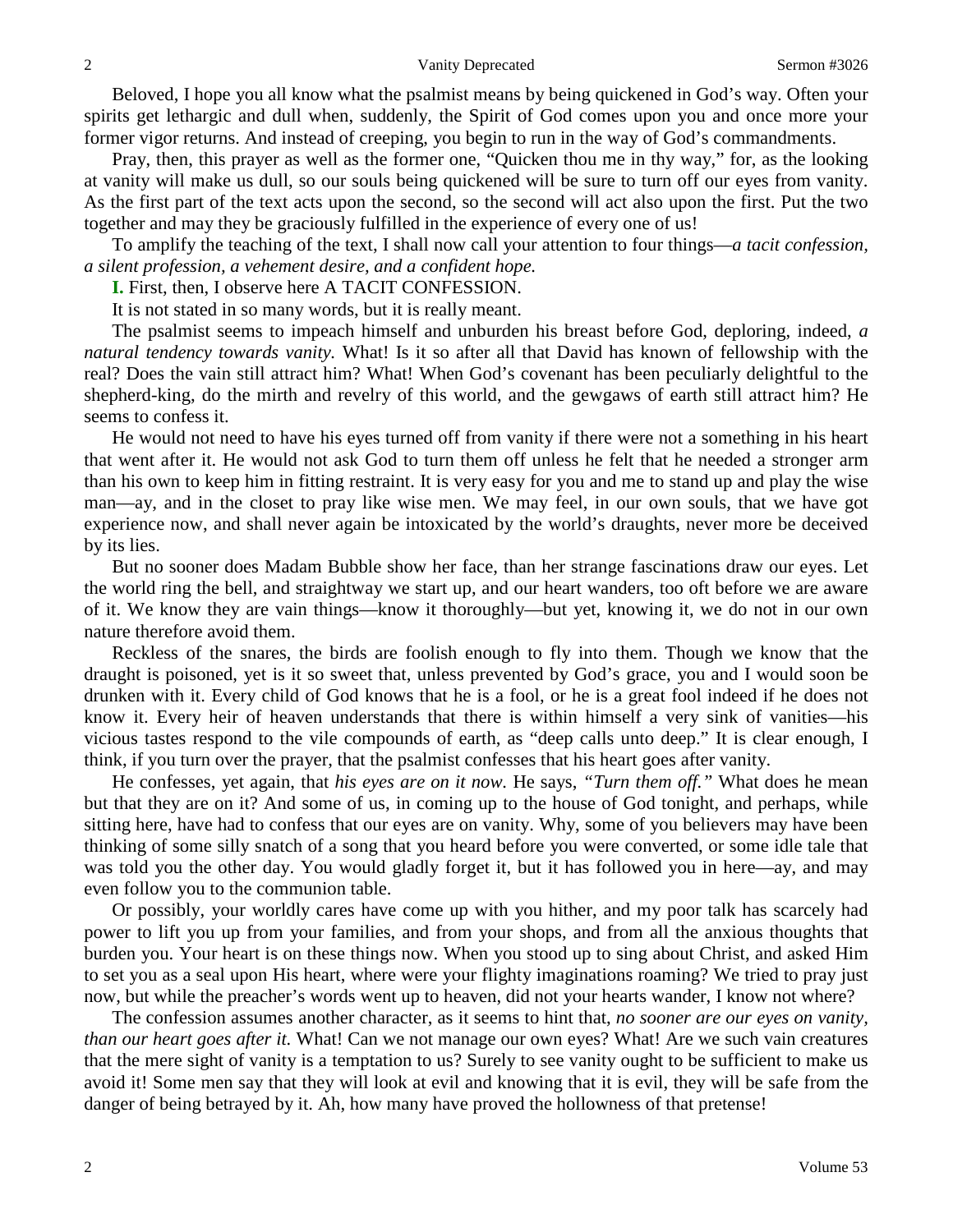#### Sermon #3026 Vanity Deprecated 3

Brethren, the tree of knowledge of good and evil has brought little benefit to mankind—it has certainly brought a curse. Beware of the hope to be as gods through eating again of that tree. We are more likely to be as devils than to be as gods through feeding upon it. Oh, no! I know enough of sin without looking at it. There is enough knowledge of my sinfulness forced upon me by my daily temptations and failures, without my going to this place or to the other, that I may look upon sin.

Do not tell me that you went into bad company just to ascertain its character. Do not tell me, young man, that having heard a certain thing condemned, you thought you ought to see it for yourself. That will not do. That is not a believer's desire, nor a godly man's wish. He cries, "Turn away mine eyes. Lord, let me speak unto You humbly. Am I so sinful and so weak that I have only to see a ditch to fall into it—only to see a fire to put my finger into it? I am not like that in other things—how is it that I am so besotted in the carnality of my mind? Yet so it is, Lord. You know and Your servant feels that it is so." Therefore, let the confession stand, "Turn away mine eyes from beholding vanity."

The psalmist's confession seems to go a little deeper, for *he seems to say that he cannot keep his own eyes off vanity.* "Turn away mine eyes." What, Lord! Have I not an optic nerve? Is there not a power in my head to turn which way it wills? Am I compelled to look at vanity? No, not compelled by physical necessity, but still, so compelled by the disposition of this vile nature of mine that, unless You keep Your hands on my head, and turn my eyes from beholding vanity, I shall surely be looking at it.

We will go anywhere to see vanity. It is strange what mountains men will climb—into what depths they will dive—what leagues they will travel—what wealth they will spend, only to see vanity! And when they have seen all they can see, what does it come to but the sight of so much smoke, after all? And yet, brethren, we cannot keep our eyes off it.

If anybody tells you that there is a lewd or unseemly thing, a juggle, or some witchcraft, do you not feel an inward craving, an unholy desire to see it? Is not that a well-known principle of human nature? There is a little tract, I think, entitled, "Don't Read It"—and why was it so entitled, think you? Because whatever tract might remain unread, that one is certain to be read.

"Don't Read It"—the prohibition provokes appetite, and the moment you and I hear "don't" said, inclination begins to be astir. Thank God that this morbid propensity is restrained and subdued by sovereign grace through the love of Jesus. But still, the natural bias is toward evil, and toward evil only. Therefore, Lord, "Turn away mine eyes from beholding vanity." The confession goes very deep, you see.

But there is even more in the next clause, "Quicken thou me in thy way." *He seems to confess that he is dull, heavy, lumpy, all but dead.* Do not you feel the same? I hope you do not, but I often do, and I am afraid you often do, even the best of you. And when we think of how fast our spirits ought to move along the heavenly road, constrained and moved by love like that of Jesus, I think we all must cry,—

> *"Dear Lord! and shall we ever lie At this poor dying rate? Our love so faint, so cold to Thee, And Thine to us so great?"*

Yes, we are dull if God leaves us for a moment—so dull and so doting that the best motives cannot quicken us. Otherwise the psalmist would not have needed to appeal to the Almighty to effect that of which he was himself capable.

What! Will not the thought of hell quicken me? Can I think of sinners perishing and yet not be awakened? Will not the thought of heaven quicken me? Can I think of the reward that awaits the righteous, and yet be dull and stupid? Will not the thought of death quicken me? Can I think of dying and standing before my God, and yet be slothful in my Master's service? Will not Christ's love quicken me? Can I think of His dear wounds, can I sit at the foot of His cross and think of Him, and yet not be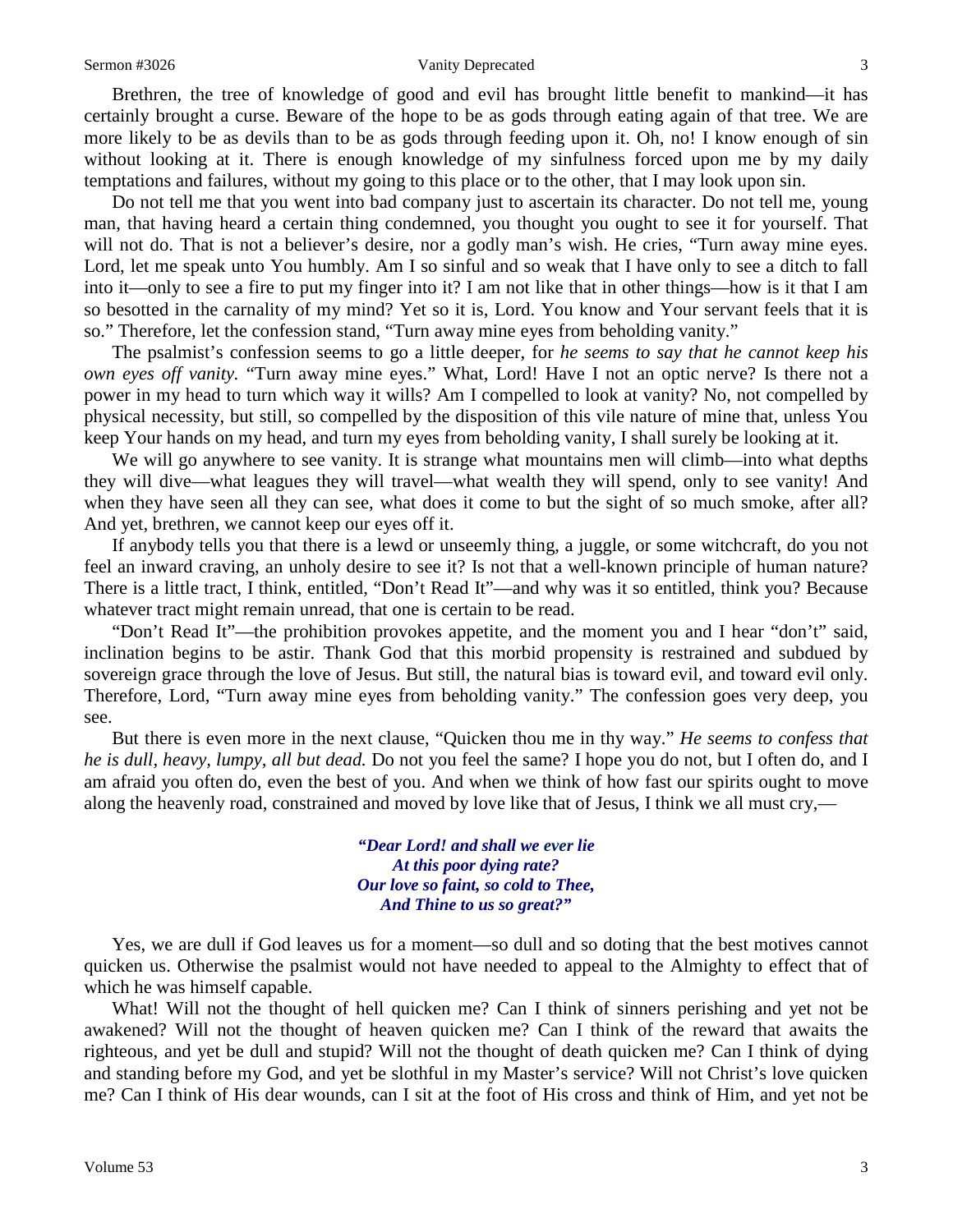stirred to something like fervency and zeal? Yet it seems that no such consideration can quicken to zeal, but that God Himself must do it or else there had been no need to cry, "Quicken *thou* me."

It struck me, as I turned this text over, that it was wonderful how poverty-stricken the psalmist felt himself. What does a beggar ask for? The poorest beggar that I ever met never asked me, so far as I remember, for anything less than a drink of water and a bite of bread—but here is a man who does not ask God for anything so little as that, but he asks for life itself. "*Quicken* thou me."

The beggar has life—he only asks me for means to sustain it. But here is a poor beggar, knocking at mercy's door, who has to ask for life itself. And that beggar represents me—represents you—represents, I am sure, every Christian who knows himself. You may well ask, every day, for spiritual existence. It is not, "Enlarge me, Lord. Enrich me in heavenly things," but, "Oh, do keep me alive! Quicken thou me, O Lord!" You see that the confession thus takes us into the most secret places of man's want. I pray God to teach us all so to feel what our true state is that, with humble, sincere and devout hearts, we may pray the prayer, "Turn away mine eyes from beholding vanity; and quicken thou me in thy way."

**II.** The text likewise involves A SILENT PROFESSION. Do you observe it? It is not all confession of sin—there is a profession of something.

There is a profession at least of this, "Lord, I know it is vanity." That is something. "O my God, how I bless You that I do know the hollowness of the world and the plague of my own heart! It was always so, but I did not always think so."

There are some of you who do not think that even worldly amusements are vanity. You love them there is a sweetness and a substance in them to you. Perhaps you are like the lady who said to the minister that she loved to go to the play, because, first of all, there was the pleasure of thinking of it before she went—and then there was the pleasure of being there, then there was the pleasure of thinking of it afterwards—and the pleasure of telling it to one's friends.

"Ah!" said the man of God, "and there is another pleasure you have forgotten." "What is that, sir?" asked the lady. "It is the pleasure of thinking of it on a dying bed, madam." Small pleasure that! Some of you have never thought of that last pleasure, and therefore the world's vanity is very satisfactory to you.

I know what a pig would say if he were to talk. As he munched his husks, he would say, "I cannot tell what to think of those stupid men—they call these husks empty and throw them away. I think them very luscious and substantial." You would, then, attribute the quality of the taste to the nature of the beast. It is after the manner of a pig. And so sinners say, "We cannot make out why these strict people, these Puritans, find fault with worldly amusements—we find them very sweet." Yes, but you see that it is only a sinner who says so—it is only a sinner who feels so. The true child of God knows that both the pleasures of this world and its cares are alike vanity.

I know how some of you have often felt when you were busy. Encumbered with many things, more than you could manage, a friend has complimented you and said, "I am glad you are getting on so well. Appearances bespeak a thriving trade." "Well," you reply, "I think I am. I am grateful for business." But as your friend turned his head, you thought to yourself, "Ah! but I should be more grateful if I had more grace, for I feel that much business needs much grace to balance it, or else the more I get the poorer I shall be." You felt that it was vanity unless you could have God's blessing and the presence of Christ with it.

It is a feature of this profession that, seeing this vanity, you do not want to love it and would avoid being ensnared by it. If I say, "Turn away mine eyes from it," I do in effect confess before God that I do not love it. I hope there are many of us here who can say, "Lord, our evil heart sometimes goes after it, but we do not really love it—in the bottom of our souls, there is a hatred of sin so deeply rooted that, if the loss of our eyes would take away temptation, and prevent us from sinning, we would thank God never to allow us to see a ray of light again, for sin is so terrible an evil to us that even blindness would be a blessing if it enabled us to escape from sin."

The second clause of the text has in it, likewise, the nature of profession—"Quicken thou me in thy way." The man who can pray thus is already in God's ways. He professes that he loves them—that he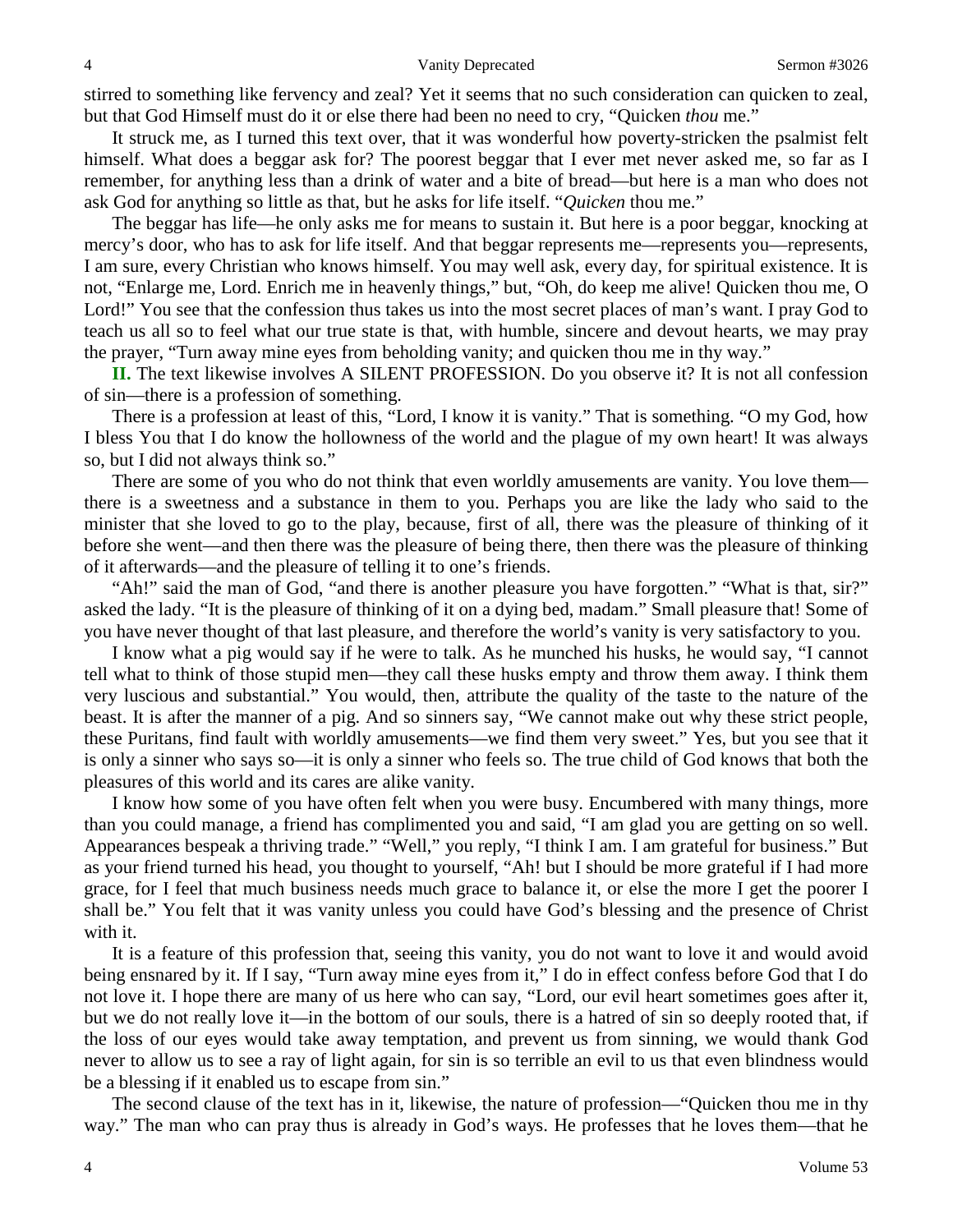#### Sermon #3026 Vanity Deprecated 5

desires to be obedient to God's will and to continue to make greater progress in God's ways. What do you say, dear brethren?

Some of you find the ways of righteousness very rough, yet, would you leave them? Some of you are reproached and persecuted for Christ's sake, yet, would you like to go back to the ways of sin? The devil has put a horse at your door and there is a golden bridle on it—and it ambles so softly! "Now mount," says he, "and come back and serve your old master. Nobody will laugh at you then. Everyone will call you a good fellow—charitable, and kind, and liberal. Come back," says he, "and I will treat you better than before." Will you mount and ride? "No," the very least of us would say, if we had the highest offer for the renunciation of Christ—we would not leave Him.

> *"Go you that boast in all your stores, And tell how bright they shine; Your heaps of glittering dust are yours, But my Redeemer's mine.*

*I would not change my blest estate For all that earth calls good or great; And while my faith can keep her hold, I envy not the sinner's gold."*

No, Lord, I may be weary *in* Your way, but I will never weary *of* Your way.

**III.** And now, in the third place, there is before us here A VEHEMENT DESIRE—how vehement, those only experience who know the bitterness of vanity and the disappointment which it brings—how vehement those only can describe who know the excellence and sweetness of divine quickening.

The psalmist breathes his whole soul out in this prayer. He seems to plead most vehemently, his body and his soul seem to pray together. "Turn away mine eyes," says the body. "Quicken me," says the soul.

This is a most reasonable and a most practical desire.

*How reasonable it* is! When a Christian is not quickened in God's way, he is very uncomfortable. The happiest state of a Christian is the holiest state. As there is the most heat nearest the sun, so there is the most happiness nearest to Christ. I am persuaded that no Christian ever finds any comfort when his eyes are fixed on vanity—nay, that he never finds any satisfaction unless his soul is quickened in the ways of God. The world may find happiness elsewhere, but he cannot. I do not blame ungodly men for going to their pleasures. Why should I blame them? Let them have their fill—that is all they have to enjoy.

I heard of a converted wife who despaired of her husband's salvation, but she used to be always very kind to him. She said, "I am afraid he will never be converted." But whatever he wished for, she always got for him, and she would do anything for him, "for," said she, "I fear that this is the only world in which he will be happy and therefore I have made up my mind to make him as happy as I can in it." But you Christians must seek your delights in a higher sphere because you cannot be happy in the insipid frivolities of the world or in the sinful enjoyments of it.

Besides being uncomfortable, it is very dangerous. A Christian is always in danger when he is looking after vanity. We heard of a philosopher, who looked up to the stars, and fell into a pit. But if they fall deeply who look up, how deeply do they fall who look down! No Christian is ever safe when his soul is so slothful or drowsy that it wants quickening.

Of course, you do not understand me to mean that his soul is in danger of being lost. Every Christian is always safe as to the great matter of his standing in Christ, but he is not safe as regards to his standing and happiness in this life. Satan does not often attack a Christian who is living near to God—at least, I think not. It is when the Christian gets away from God, and gets half-starved, and begins to feed on vanities, that the devil says, "Now I will have him." He may sometimes stand foot to foot with the child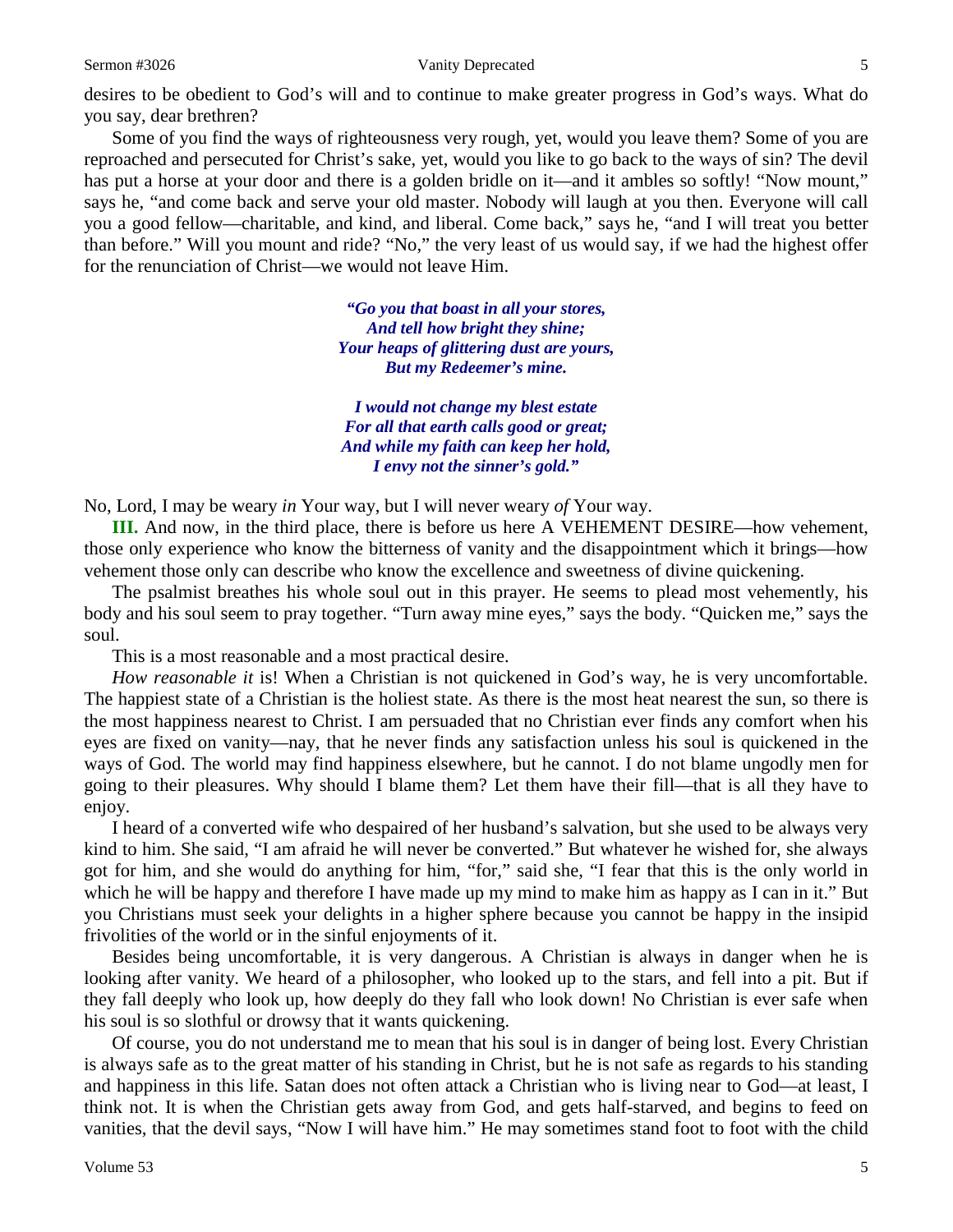of God who is active in his Master's service, but the battle is generally short. He that slips as he goes down into the Valley of Humiliation invites Apollyon to come and fight with him.

Again, for a Christian to have his eyes fixed on vanity is injurious to his usefulness. Nay, more, it does positive damage to others. When a Christian is found setting his affection upon worldly things, what do worldlings say? "Why, he is one of our own kith and kin. He is just like us. See, he loves what we love, where is the difference between us and him?" Thus the cause of Christ gets serious injury.

How can you, my dear brother, from the pulpit, for instance, preach concerning a certain sin when you are yourself guilty of it? I should like, for instance, to hear a man, who swears that baptism regenerates when he knows it does not, rebuke a countess for saying that she is "not at home" when she is. I should like to hear him rebuke a draper for "a white lie" across the counter. I should like to hear him rebuke the devil, for, I think he could scarcely venture to do it.

Unfaithfulness to the Spirit of God is as great a sin as ever Satan committed. No, my brethren, we must keep ourselves clear of these sins, or else, for practical purposes, the tendon of Achilles has been cut, and we cannot serve God with might and main. We can only do some trifling service for Him when our garments are spotted and our souls are set on vanity.

For all these reasons, then, let the Christian pray this reasonable prayer that he may be kept from vanity.

Did I say that this is *a very practical prayer?* So, in truth, it is. You will observe that the former part is practical, though the latter may seem spiritual. The psalmist says, "Turn away mine eyes." Now, the man who prays after this fashion will not fail in the directness of his aim. He who is diligent in praying this prayer will not be negligent in his life. He will not pray, "Turn away mine eyes from vanity," and then go and drink death-draughts of carnal pleasures. He will not pray, "Turn away mine eyes from beholding vanity," and then go and turn his eyes on the very evil that he deprecated. No, brethren, there is something so practical in the text that I commend it to your earnest observation. Make it your prayer tonight, each one of you!

**IV.** Lastly, there is in the text an expression of CONFIDENT HOPE.

The psalmist does not pray like a waverer who will receive nothing of the Lord. It seems to me that he has an unmoved confidence that God will turn his eyes away from vanity and that God can quicken him. Have any of you backslidden? Let this sentence comfort you tonight. Do not lose the belief that divine love can restore you. Have you sunk very low? Do not, I pray you, doubt the efficacy of the right hand of the Most High to bring you back again. Satan will get a great advantage over you if you begin to think that God cannot quicken you. No, be assured that He can. And let me tell you that He can do so readily. It may cost you many pains, but it will cost Him none. He that made the world out of nothing can certainly restore to you the joy which you have lost.

And may I tell you what I think is the means which God often uses with his people to restore and quicken them, and take their eyes from vanity? I think it is a sight of Christ. At any rate, my personal witness is that I never know the vanity of this world so well as when I see the beauties and the perfections of the Lord, my Master.

That true man of God, Dr. Hawker—I am told by a friend of mine who visited him one morning was asked to go and see a military review that was then taking place at Plymouth. The doctor said, "No." My friend pressed him and said, "I know you are a loyal subject and you like to see your country's fleets—it is a noble spectacle." The doctor said, no, he could not go, and being pressed until he was ashamed, he made this remarkable answer, "There are times when I could go and enjoy it, but mine eyes have seen the King in His beauty this morning, and I have had so sweet a sense of fellowship with the Lord Jesus, that I dare not go to look upon any spectacle lest I should lose the present enjoyment which now engrosses my soul."

I think you and I will have felt the same thing, in our measure, when Christ has manifested Himself to us. What! Look on vanity, my Lord, when Your pierced hand has touched my heart? What are the grandest buildings of this world, with all their pomp of architecture, compared with You, You Great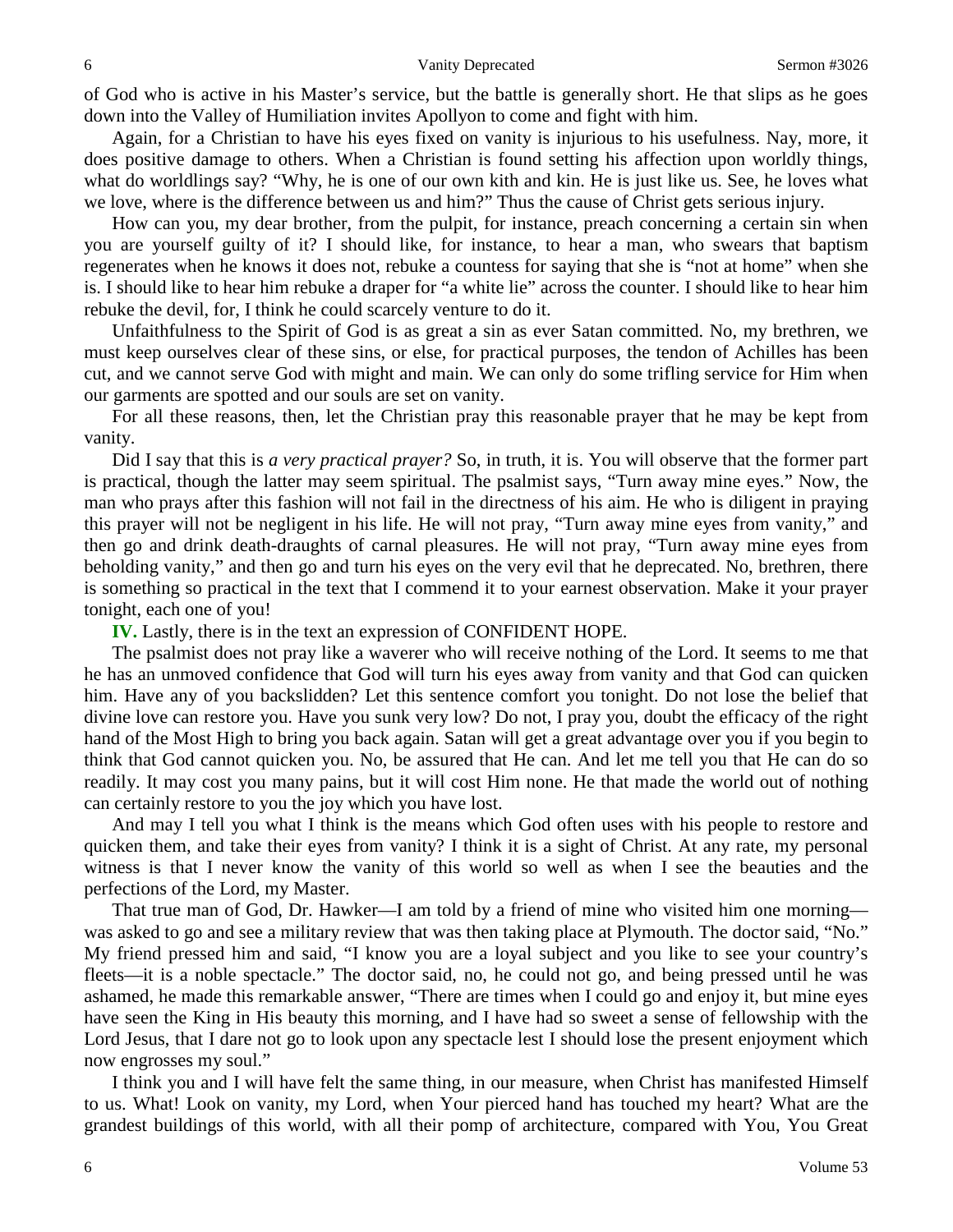Foundation Stone, you chief Cornerstone, elect and precious? What is the music of this world, with all its swell and roll, compared with Your name, Immanuel, God With Us?—

> *"Sweeter sounds than music knows Charm me in Immanuel's name— All her hopes my spirit owes To His birth, and cross, and shame."*

What are the world's feasts compared with You, O Christ? Its dainties are not sweet, for I have tasted of Your flesh. Its wines are no longer luscious, for I have sipped from the cup of Your blood. What are the world's choicest offers that she can make me of honor or of wealth? Have You not raised me up together and made me to sit together in heavenly places with Yourself, and have You not made me a king and a priest unto God, and shall I not reign with You forever and ever?

Christian, you may carry on such musing as this by the hour together. You may boast yourself in God and your leviathan faith may swim in this boundless deep of Jesu's love. You surely, after this, can never wish to go back to the pool wherein the minnow of this world disports itself. Here you can bask yourself in the rays of a meridian sun—and will you afterwards cry for a farthing candle because you have lost its beams?

Shame on you, Christian, if your soul is taken up with vanities! Let those love them find their all in them, but you cannot. The sight of Him who is white as the lily for perfection and red as the rose for sacrificial suffering must have taken away the beauty of this world for us. Says Rutherford, "Ever since I ate the bread of heaven, the brown bread of this world has not been to my palate. And since I have feasted on the food of angels, I cannot eat the ashes that satisfy the men whose portion is in this life." And truly it is so.

Arise, Sun of righteousness, and our love of darkness shall be dispelled while we are charmed with Your light! We hear of some who worship the sun at its rising—that is sad idolatry—but rise, Sun of righteousness, and we will worship You and there shall be no idolatry in that. You are not like the sun that burns out human eyes when they look upon it. But we will look into Your face until Your transporting light shall only burn out our sight for this world to help us to gaze upon Yourself without a veil between.

Oh, that I were talking thus for you all, but I am conscious that I am not. I do pray, however, that you, who love vanity, may find out how vain it is before you come to die. The other night I lay awake, and tossed to and fro many hours before I fell asleep. I realized then, more than at any other time in my life, what it was to die. My every bone seemed to tremble. I lay, as I thought, upon a bed of sickness the room seemed hushed around me. The ticking of my clock sounded like the ticking of the deathwatch. I thought I heard them whisper, "He must die."

And then my soul seemed to fling itself back upon the realities of God in Christ and I asked myself, "Have I preached or have I prayed for this? But now is Christ able to save me. He is my only hope and my only plea. Is it true that Christ came into the world to save sinners?" And I recalled those cogent and blessed arguments which prove that Christ is the Sent One of God and my soul rejoiced that it could die in peace. And then I could but think of that sweet rest which Jesus brings when you can throw yourself on Him.

And now, tonight, in the recollection of that strange vision of the shadow of death through which I passed, I can but ask others, "What will you do when you really come to die, if you have no Savior?" Men and women, if you have no Christ to trust to, what will you do? You must soon have the deathsweat wiped from your clammy brows. You must soon have the needed drop of water administered to your parched lips. What will you do when death shakes the bones within the strong man and makes each nerve thrill with the dread music of pain? What will you do when death, and hell, and judgment, and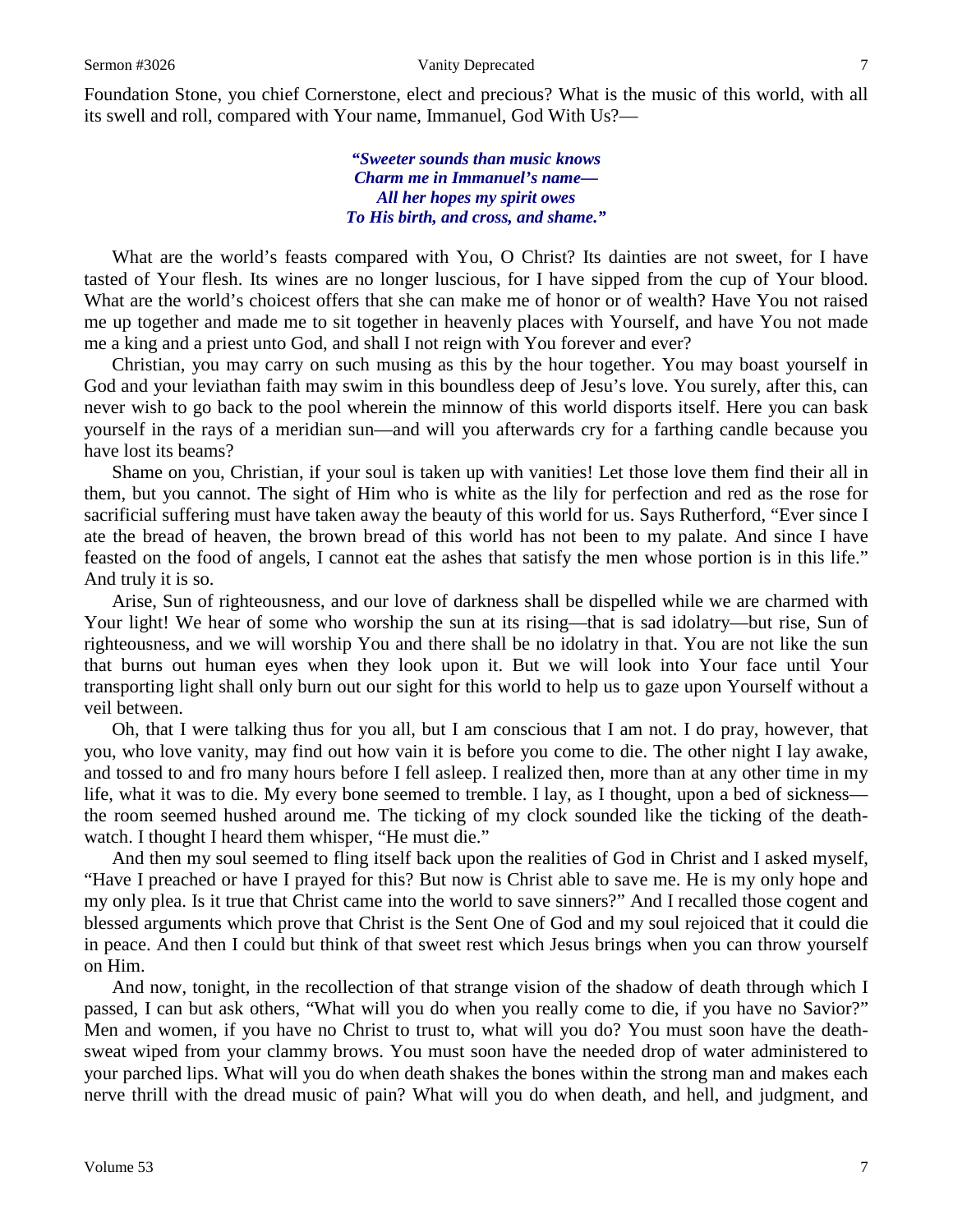eternity, and the great white throne have become real things to you, and your business, and even your children and your wife seem banished from your eyes?

Let a brother's love beseech you to flee from the wrath to come and to fly to Christ for salvation. God knows how I love your soul. It is for the sake of men's souls that I suffer contempt and scorn, and will gladly bear it—ay, and will provoke it more than I have ever done—provoke it because this dull, dead age needs provocation—needs to be stirred up, even its ministers need to be stirred up to something like honesty and zeal for the souls of men.

I say that I will gladly bear reproach for your souls' sake—will not you—oh! will not you—be persuaded to think on those things that make for your eternal peace? The gates of heaven are up there. The gates of hell are down yonder. The cross of Christ points you to heaven—follow its guidance. Look to the wounds of Jesus. These are the gates of pearl through which you must enter heaven. But if you will turn to your vanities and to your sins, and follow them, and delight yourself in worldly pleasures, then hell is your portion as surely as you sin.

May the Lord give faith to those who have none, and help us who have believed through grace, to walk in His ways—and unto His name shall be the glory, world without end! Amen.

## **EXPOSITION BY C. H. SPURGEON**

## *PSALM 119:81-88*

### **Verse 81.** *My soul fainteth for thy salvation: but I hope in thy word.*

The psalmist was so full of longings, hungerings, thirstings, for God's salvation that he had come even to faintness through the strength of his desire. Yet, in his faintness, he was not too far gone to hope—and we also have good ground for hoping and believing that God, who gave us His Word, will stand to it, for He is both able and willing to fulfill all that He has promised.

**82.** *Mine eyes fail for thy word, saying, When wilt thou comfort me?*

He looked out for a message from God as the watchers of the night looked for the breaking of the morning. His eyes ached to behold the comforts of his God. Oh, blessed state of strong desire! I pray God that we may all experience it.

**83.** *For I am become like a bottle in the smoke; yet do I not forget thy statutes.*

When an empty skin bottle was hung up in one of the smoky dwellings of the East, it became withered, cracked, useless. And the psalmist says, "'I am become like a bottle in the smoke,'—I seem to be good for nothing, withered, dried up—'yet do I not forget thy statutes.'" A good memory is one of the best of things for us to possess, but a good memory for that which is good is better still.

**84.** *How many are the days of thy servant? when wilt thou execute judgment on them that persecute me?*

"I am not going to live here forever, Lord. Let me not have to wait to be vindicated until I am in my grave. O my God, hasten the day of my deliverance!"

**85-86.** *The proud have digged pits for me, which are not after thy law. All thy commandments are faithful: they persecute me wrongfully; help thou me.*

God's Word is all true—the longer we test and try it, the more shall we find it to be worthy of our fullest confidence. Those who doubt its truth have never really proved its power. Those who mistrust it, in any degree, are as yet like inexperienced mariners who are constantly doubting and fearing what is going to happen.

But those who have long done business on the great waters of the ocean of divine inspiration and who have seen the wonders of the Lord there, will tell you that though heaven and earth shall pass away, God's Word shall endure forever. We have seen a thousand things in the course of our earthly pilgrimage, but there is one thing that we have never seen, and that we never shall see, namely, God proving unfaithful to His promise and deserting His people in their time of need.